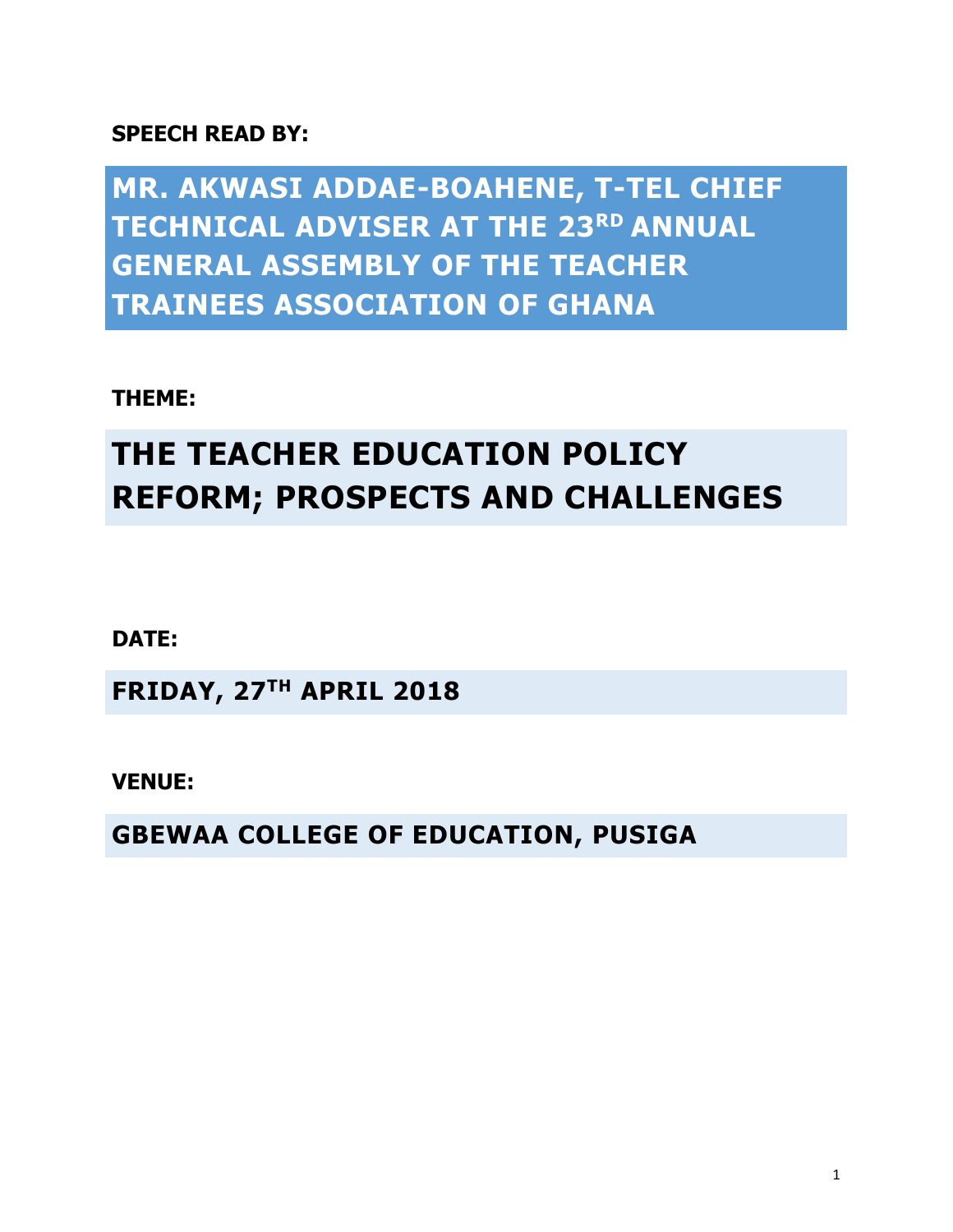**The Paramount Chief of Bawku, and Chairman for the occasion, Naba Asigri Abugrago Azoka II,**

**Upper East Regional Minister,**

**Hon. Minister of State in charge of Tertiary Education,**

**President of PRINCOF,**

**Principals of Colleges of Education,**

**Deputy Ranking Member, Parliamentary Select Committee on Education,** 

**Executive Secretary, National Teaching Council (NTC),**

**Former Minister of Education, Dr. Ekow Spio-Gabbrah,**

**Directors of Education,**

**Metropolitan, Municipal and District Chief Executives,** 

**Members of Parliament,**

**TTAG President and Executives,**

**Student Leaders,**

**Distinguished invited Guests,**

**Members of the noble inky fraternity,**

**All Protocols duly observed (APO),**

**Ladies and Gentlemen,**

**Naba Chair, It is always a very happy moment for me to be with TTAG. Apart from making me feel younger myself, it allows me to**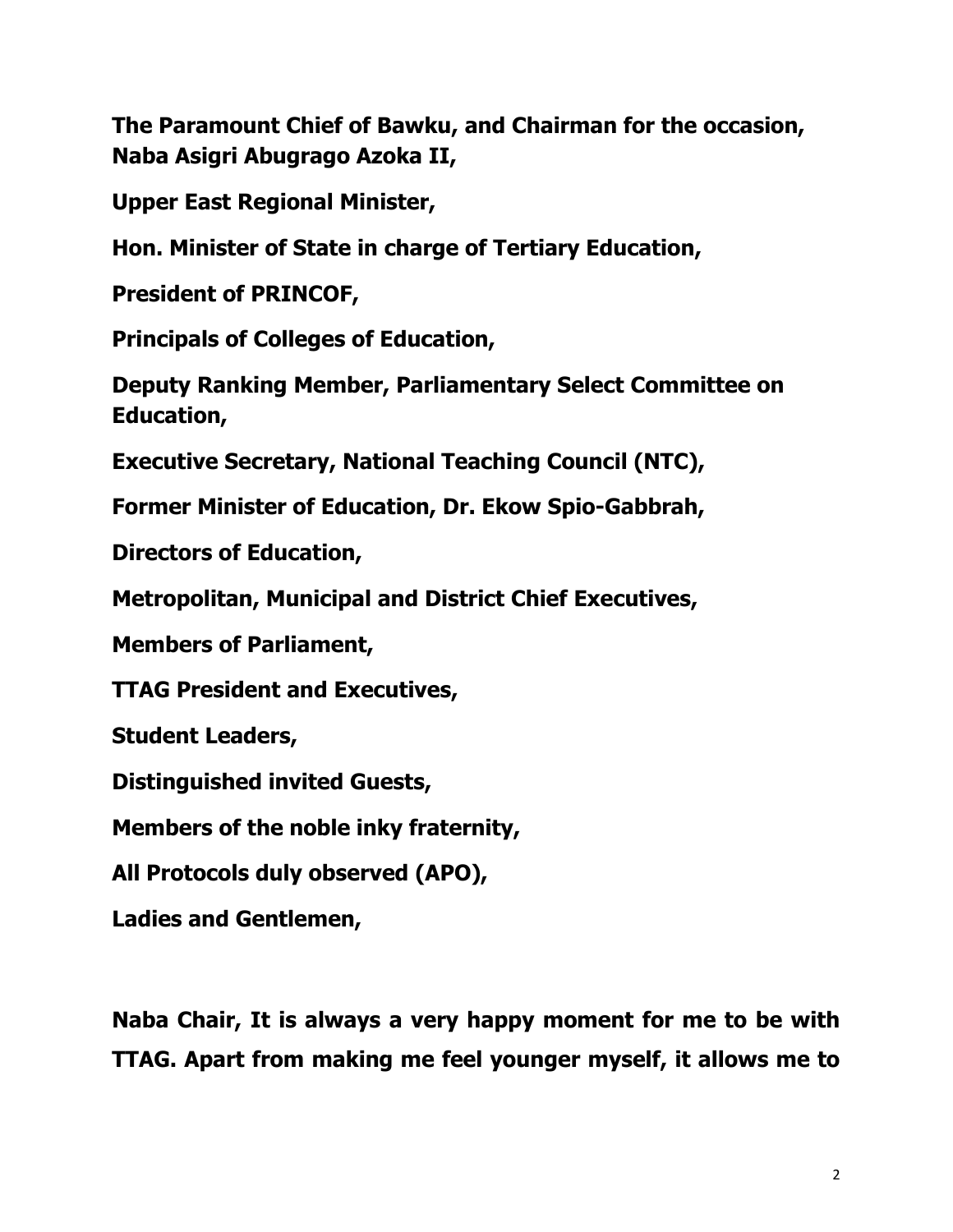**share the joy, energy and the spirit that are commonly associated with TTAG Gatherings. "Chooboi"!**

**I am particularly pleased and honored to be the Guest speaker of the 23rd Annual General Assembly of your noble association on the theme: "Teacher Education Reform, Prospects and challenges". It offers me a chance to share with you how the Government of Ghana through the Policy Reform of Teacher Education is building a solid foundation to transform teaching and learning and improve educational outcomes, and also prepare new generation of teachers with the right skills and competencies for the 21st Century and beyond.** 

**Considered as one of the brightest moments in our country's education history, the current teacher education reform holds the potential to completely change the face of teacher education by;**

- **providing you - this new generation of teachers - the right mix of skills and competencies not only to function in Ghana's classrooms, but also to give you – the teachers - a new professional status befitting you as a 21st century education practioners.**
- **making teaching degree profession: application into teacher education will attract wider group of young men and women; high quality applicants - who aspire to undertake training**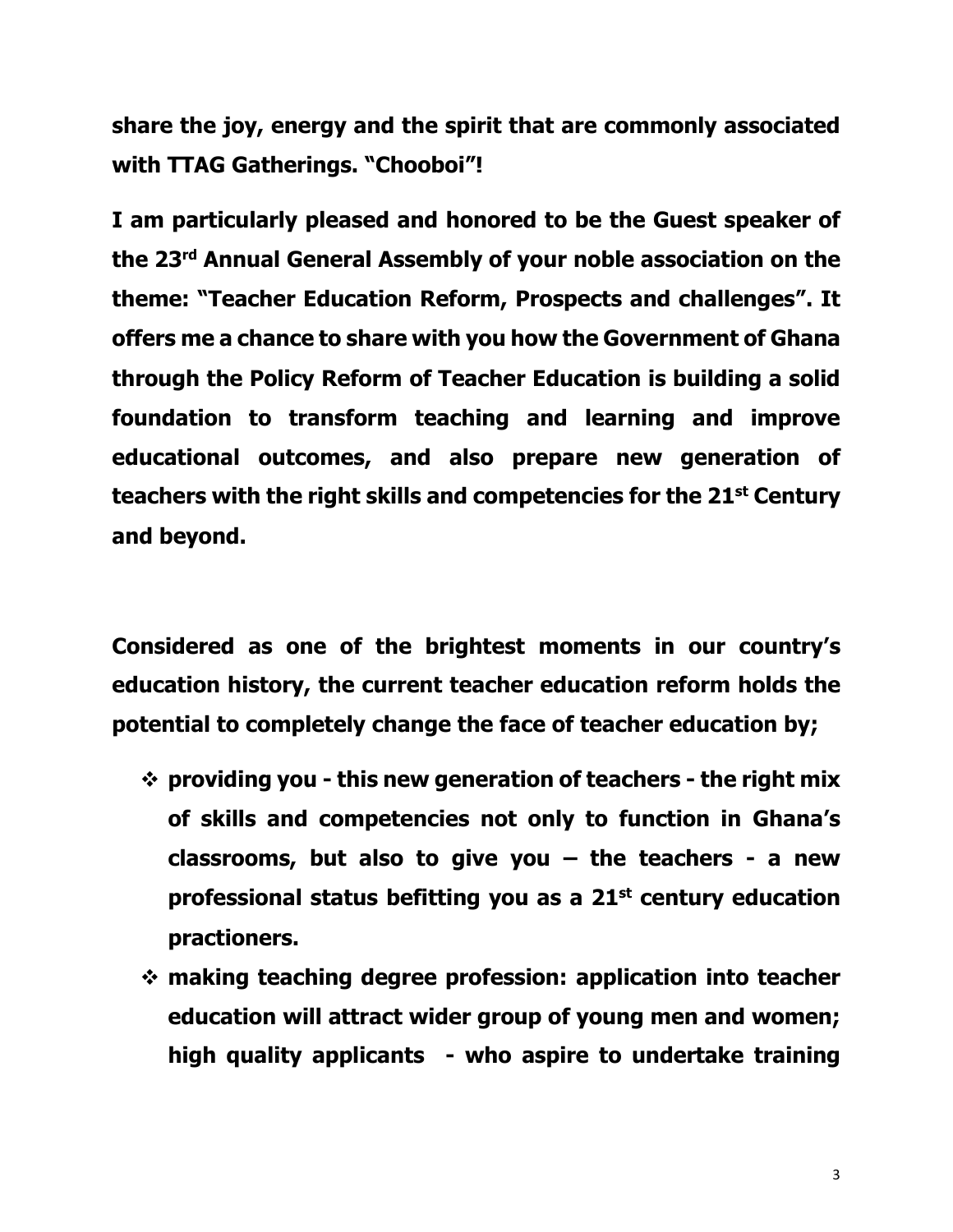**programmes in the new curriculum and enter the profession with a Bachelor's degree in Education.** 

- **improving the quality of teachers by ensuring that they undergo a rigorous and practically focused high-quality Degree programme which enables them to demonstrate the competencies set out in the National Teachers' Standards (NTS).**
- **Alleviating the current disrupted workforce situation where in-service teachers leave the classroom during part of the week for lectures as part of the two years studies to upgrade their Diplomas to Degree, leading to significant loss of instructional time and create artificial teacher shortages at the school level.**

**Naba Chair, well qualified and empowered teachers are the key to inspiring and educating learners to fulfil their full potentials. The next generation of Ghana's citizens will be defined by the quality of teachers we produce today.**

**We are all in agreement that access to education has improved significantly over the past two decades, but the quality of teaching and learning has not kept pace with the increasing number of learners entering the school system. Not only are education outcomes poor, but the gaps are wide and increasing.**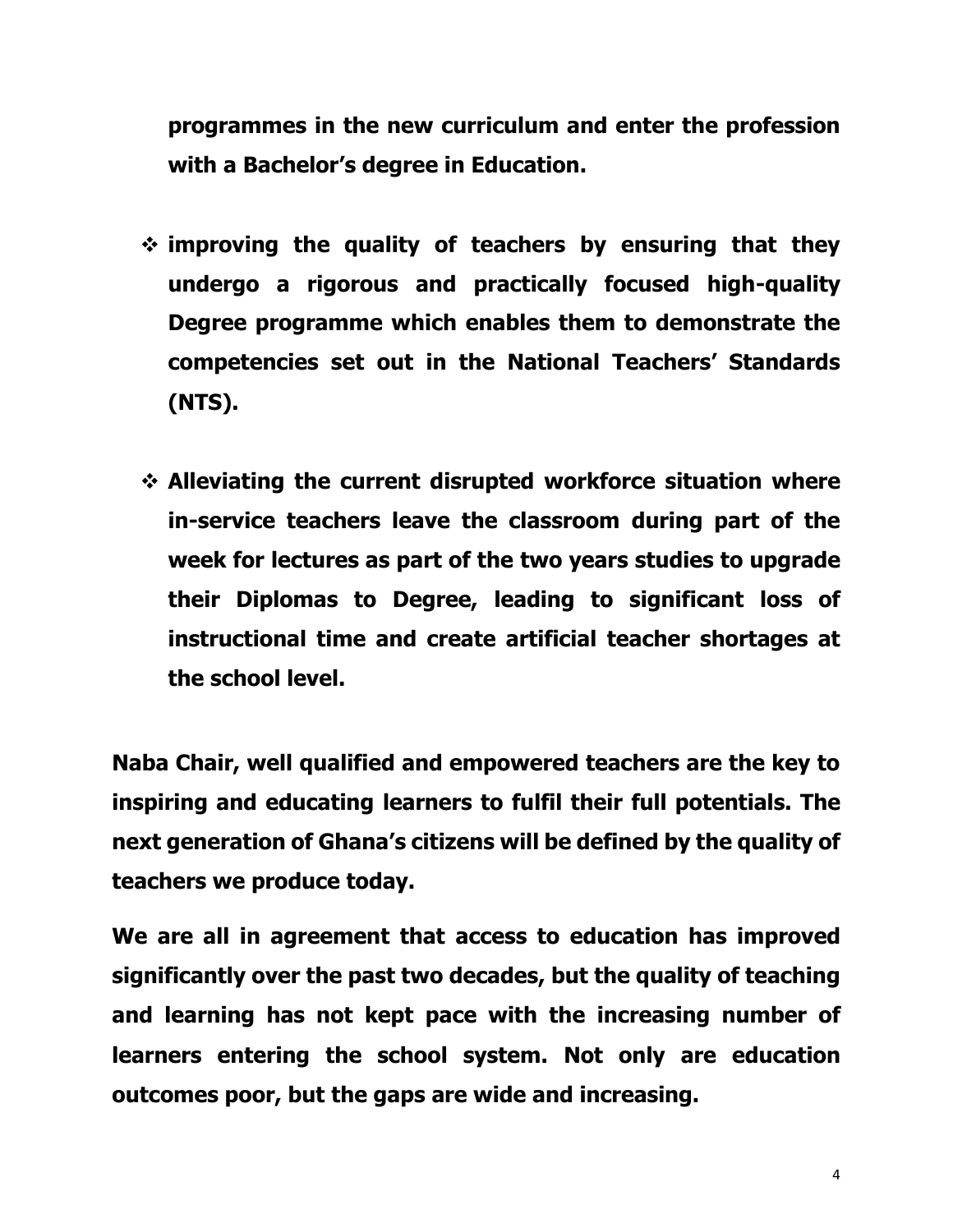**Naba Chair, to tackle this, the Government launched the Transforming Teacher Education and Learning (T-TEL) Programme in 2014 with funding from UK aid, to support all public colleges of education to prepare teachers with 21st century competencies and skills who are well-equipped and empowered for a career dedicated to improving the learning outcomes of young Ghanaian and nurturing them into honest, creative and responsible citizens.**

**T-TEL in collaboration with national education institutions and regulatory agencies such as National Council for Tertiary Education, the National Accreditation Board, Ghana Education Service to name but a few, has been supporting the 46 public colleges of education on their path to becoming tertiary "centres of excellence" and producing quality teachers ready to teach, inspire and educate Ghana's young people – who are one of the nation's critical assets for sustainable development - so that they able to lead the country's progress and prosperity.**

**Naba Chair, in order to prepare and develop highly qualified and motivated teachers who are able to inspire their pupils to achieve better outcomes in basic education, the Ministry of Education saw the need to overhaul the current teacher training model. This gave birth to the Policy on Teacher Education Reform.** 

**The Policy on Teacher Education Reform in Ghana as approved by Cabinet on 28th September, 2017 represents a fundamental rethinking and radical redesign of Teacher Education in order to**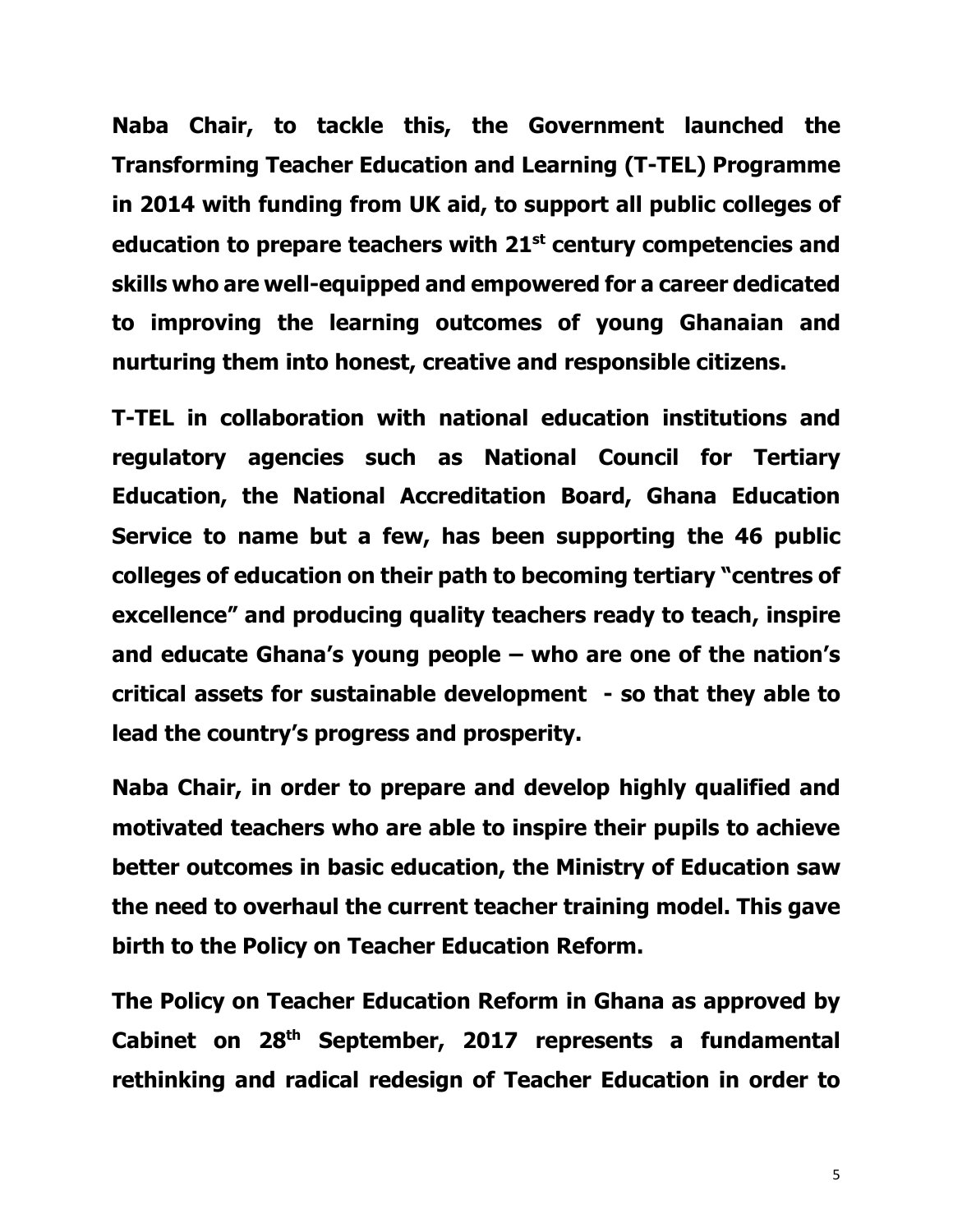**achieve dramatic improvements in the quality of new teachers and in the learning outcomes of the children they teach in the basic education sector. The cabinet memorandum approved the;**

- **National Teachers Standards for Pre-service teachers and the;**
- **National Teacher Education Curriculum Framework (NTECF)**

**The cabinet memo also stated that the Government would;**

- **convert of Colleges of Education into University Colleges of Education of public universities offering education curriculums and;**
- **design a new four-year Bachelor of Education curriculum for initial teacher education to be offered at the University Colleges of Education**

**Naba Chair, with your kind permission I would like to provide a general outline of how the Policy on teacher education reform will be implemented as planned by the Ministry of Education:**

- **46 public Colleges of Education will be affiliated to five public Universities to develop the new 4-year Bachelor of Education curriculum based on the National Teacher Education Curriculum Framework and specialisms for accreditation and implementation.**
- **A four-year Bachelor of Education (B. Ed) degree will provide sufficient time, intellectual rigour and exposure to practical teaching to enable teachers to be prepared in line with the**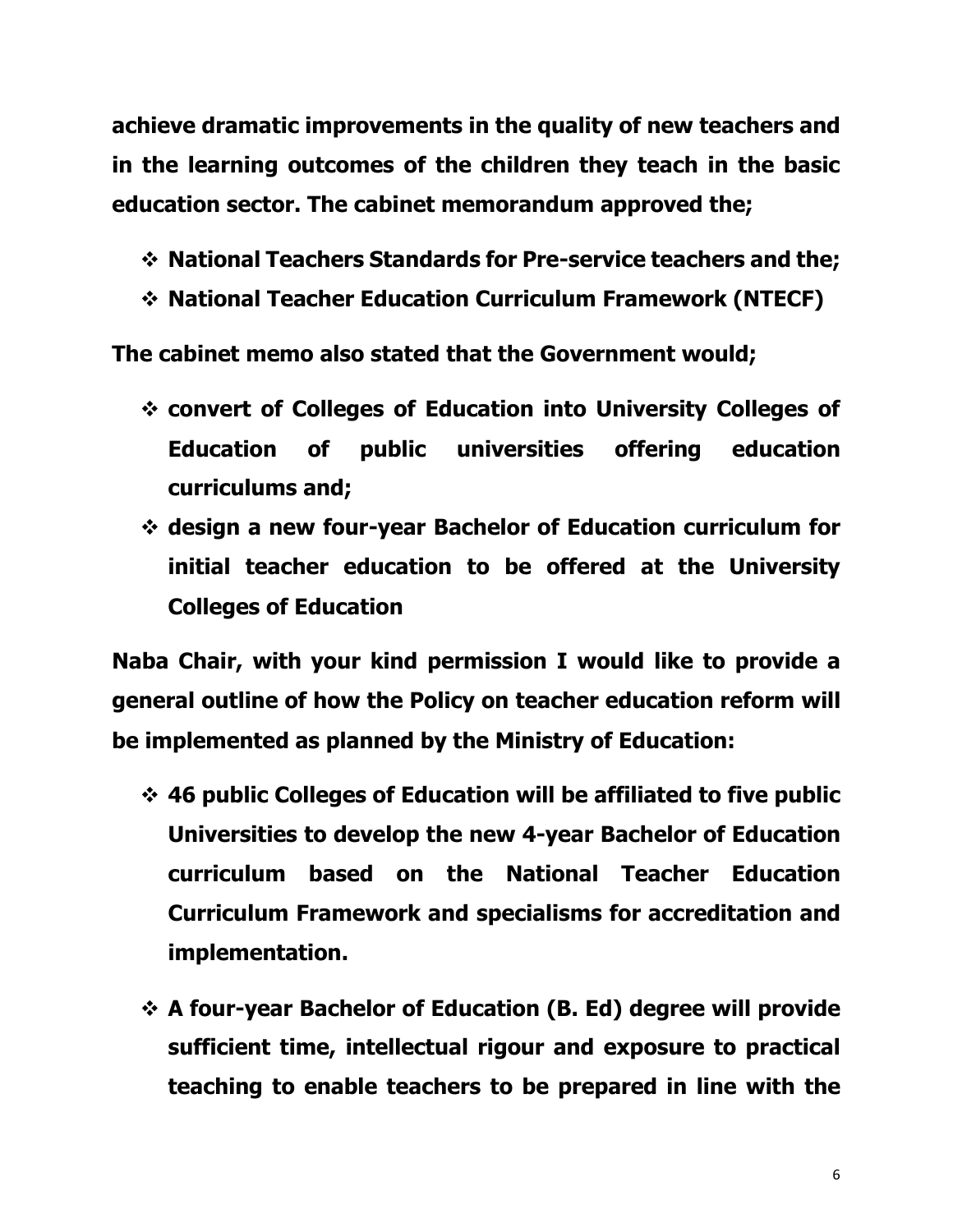**professional standard which Ghana deserves and requires. This teacher qualification will enable new teachers to demonstrate all the competencies required in a modern-day classroom and be able to inspire children to learn.**

- **The current 3-year Diploma in Basic Education does not provide this comprehensive grounding and hence the intention of the Ministry of Education is for the current Diploma in Basic Education programme to be discontinued for all new entrants from October 2018 onwards. This is an essential step in upgrading the status and quality of the teaching profession in Ghana.**
- **Special Affiliation Agreements will be signed between the Colleges of Education and Universities for a maximum transitional period of five (5) years. These agreements will ensure among other things, that Universities offer faculty, assessment and certification as well as staff capacity building services to the Colleges of Education for the delivery of the new bachelor of Education degree programme.**
- **There will be a fifth year dedicated to school placement, induction and research to be managed by the National Teaching Council.**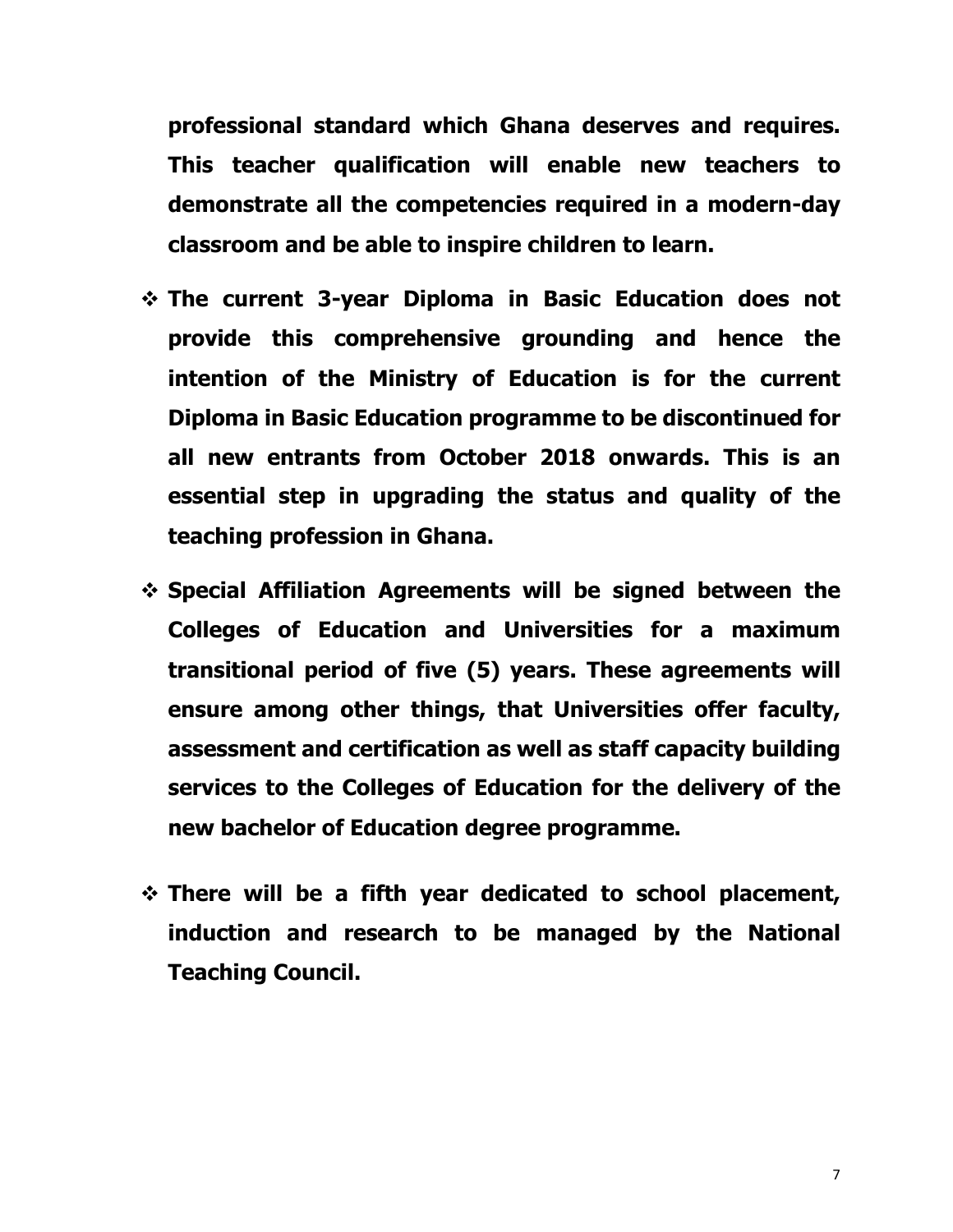- **This one year of school placement, induction and reflective research will be a requirement for admission into the teaching profession – award of "Qualified Teachers Status"**
- **All Initial Teacher Education Universities will be expected to align their existing Curriculums with the National Teacher Education Curriculum Framework and the National Teachers' Standards.**

**Naba Chair, the new model for training teachers through the Policy on Teacher Education Reform is unique in many ways and has huge prospects for all. It provides the right conditions for an excellent teacher education model for our country and also:**

- **Raises the status of practical teaching experience through supported and assessed teaching in school**
- **Concentrates on the pedagogic and subject knowledge for teaching the School Curriculum**
- **Places significant attention on developing literacy and language skills**
- **Focuses on assessment of trainees against the Teachers' Standards through professional portfolios including evidence from: in-school learning; assignments and examination results**
- **Emphasises strong working partnership between the training institutions, the Ministry of Education, Ghana Education Service and schools.**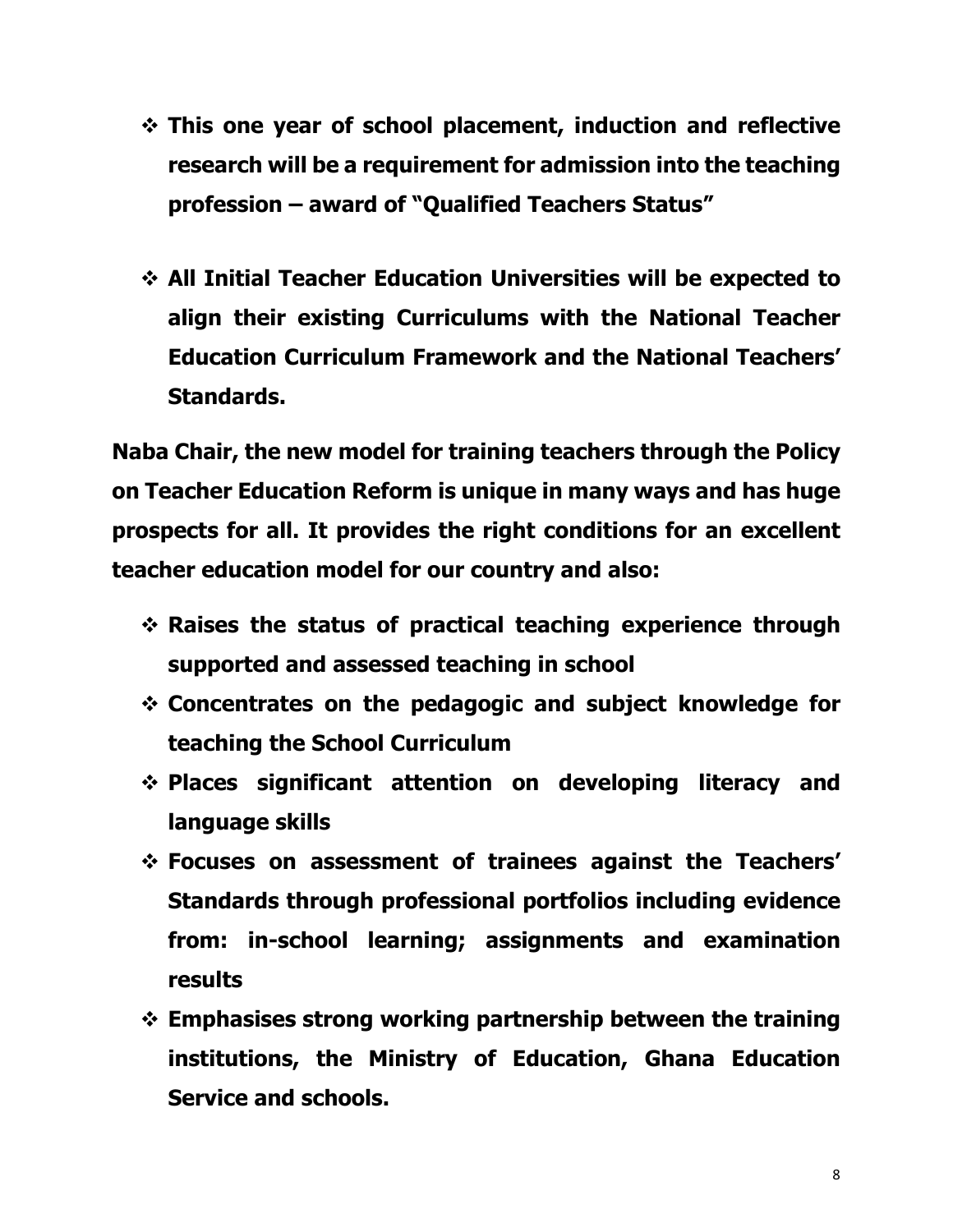- **Moves from generalist to level specific specialism for K-P3, primary, JHS for teachers in the current basic school system**
- **Emphasizes a more interactive, learner focused approach to training**
- **Is explicit in addressing critical cross cutting issues: equity and inclusivity, assessment, core skills, professional values, action research and reflection**
- **Includes high quality CPD for tutors, mentors, lecturers, school and college/ university leaders**

**Naba Chair, celebrated education reforms such as occurred in Korea, Poland, Vietnam, Pakistan, Mexico, Papua New Guinea were confronted with various degrees of challenges. What matters most is how the actors in a reform stand prepared to mitigate these challenges.**

**I am happy to say that the Ministry of Education through the technical support from T-TEL and other collaborating agencies stands ready to mitigate any form of risks associated with the implementation of the reform. Naba Chair,**

 **The timeframe set to start rolling out the policy is October 2018 which may be short yet very achievable. There is a curriculum writing timetable and accompanying curriculum writing guide which sets out the steps required to complete the Curriculum by the end of May 2018. A team of experts from Universities, Colleges of Education and other**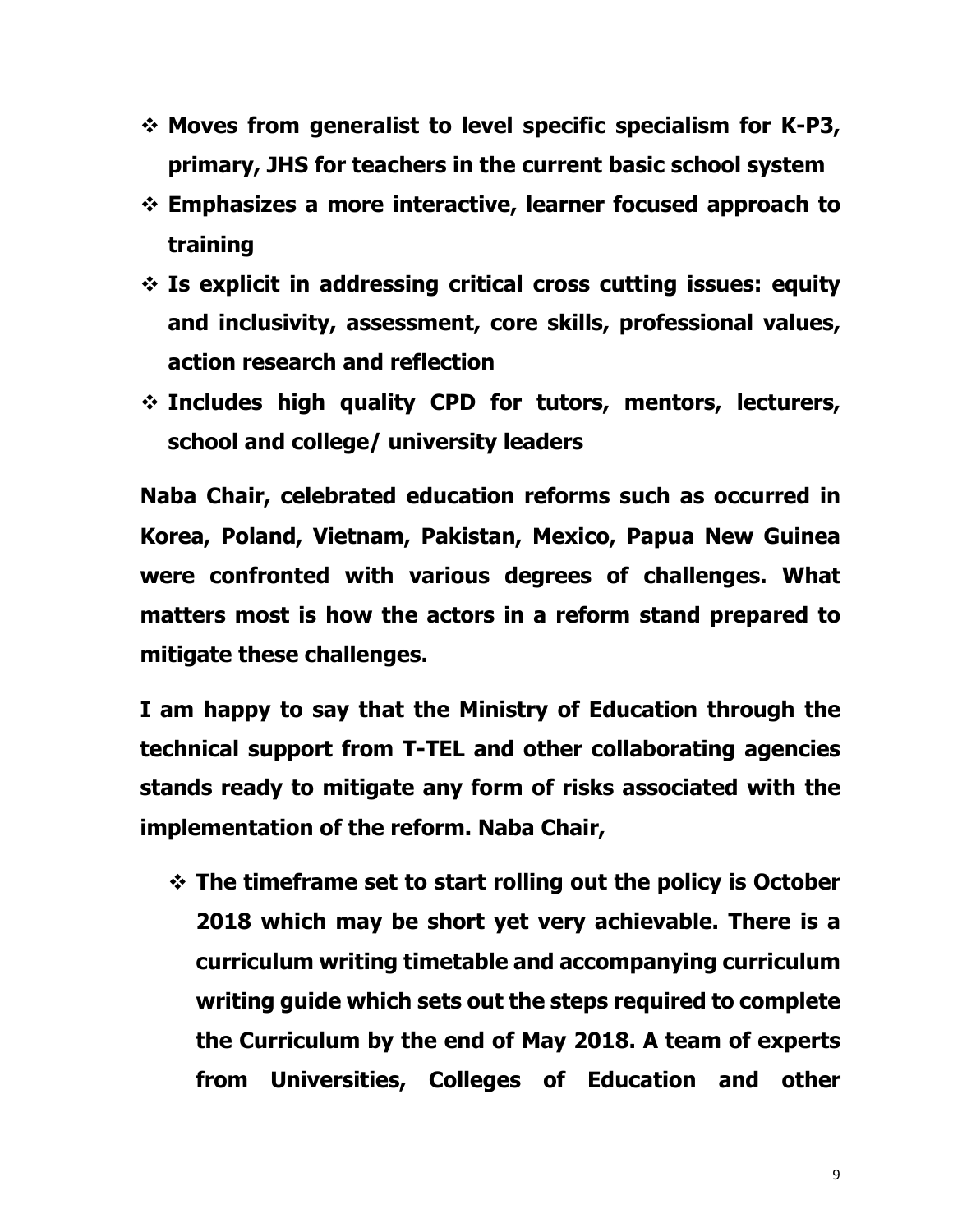**institutions are currently writing the new Curriculum. The entire process will be resource intensive but is achievable because of the readily available technical assistance and resources to enable universities to execute this very important task.**

- **A five-year transitional timeline is proposed to fully convert Colleges into University Colleges. Effective the 2018/19 academic year, Colleges of Education will have service-level agreements with their affiliated University - buying examination and accreditation services and sharing faculty. Once the first batch of teachers graduate in 2022, then the Ministry of Education can consider what steps to take next regarding ownership.**
- **To respond to capacity constraints, T-TEL on behalf of the Ministry will be working with Colleges and universities to conduct an urgent review of capacity gaps. This review will then be used to create an action plan highlighting the actions required to close gaps. T-TEL through the Ministry of Education, will then provide technical assistance, resources and training to support CPD activities in Universities and Colleges of Education to ensure their readiness by October 2018.**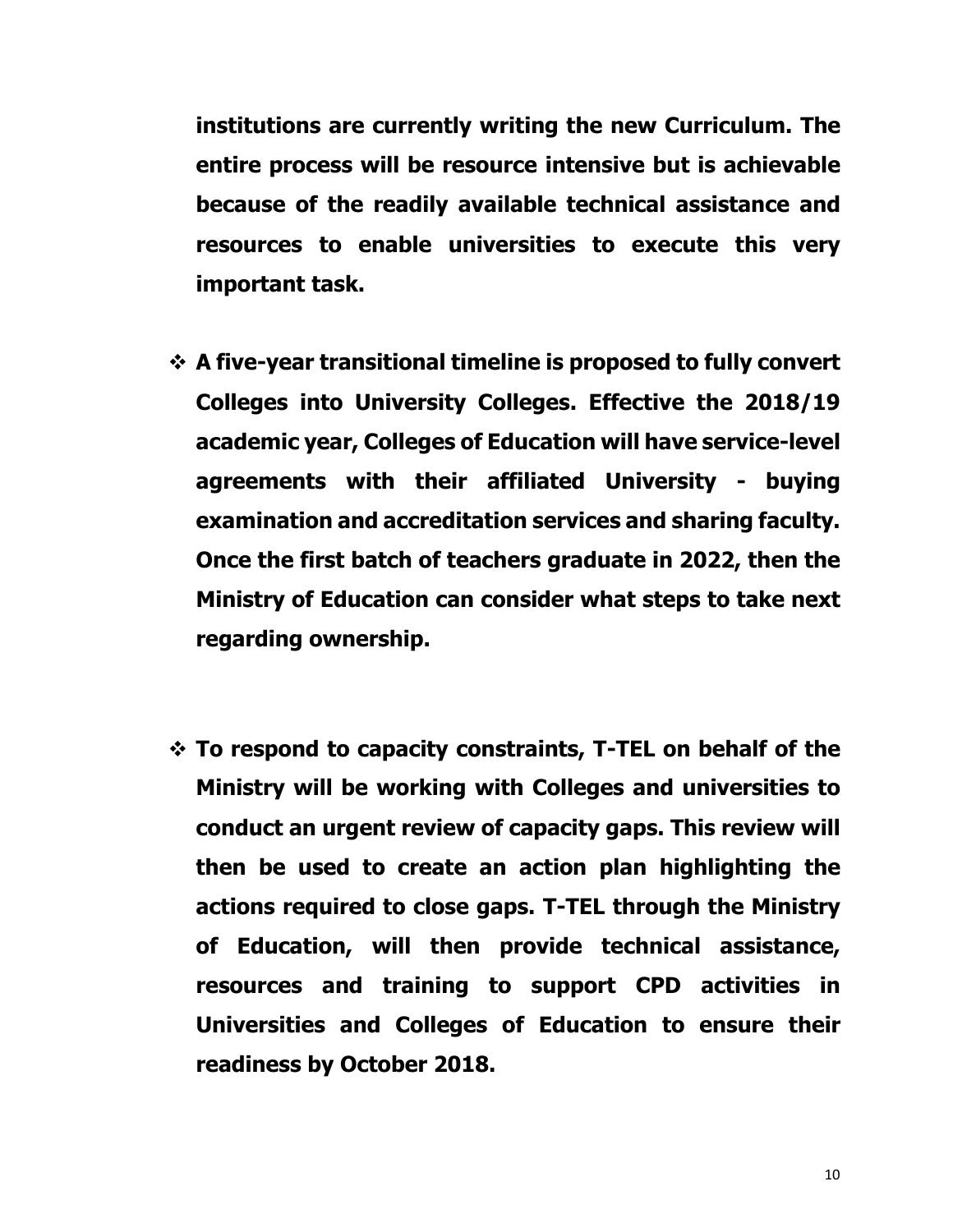- **All Colleges of Education will need to meet the Quality Assurance and Accreditation standards set out by NAB in their Quality Assurance and Accreditation Assessment Instrument. All colleges will undergo an institutional assessment to be carried out by NAB. The institutional assessment process has started and colleges through the institutional strengthening support they have been receiving from T-TEL are ready for the assessment. The Ministry through T-TEL will continue to provide capacity building support to the Colleges to enable them rise to the challenge brought about through their transition to University Colleges of Education status.**
- **The Ministry of Education is a firm believer in the concept of lifelong learning and serving teachers who wish to upgrade themselves will continue to have the opportunity to improve themselves, as currently exists in all institutions of higher learning.**
- **The Ghana Education Service will continue to play a critical role in ensuring that the supply of newly qualified teachers is aligned with actual demand within the country's basic schools. It should be noted that, upon completion of the four-year B. Ed, teacher trainees will be expected to work within the basic school system for a year before being**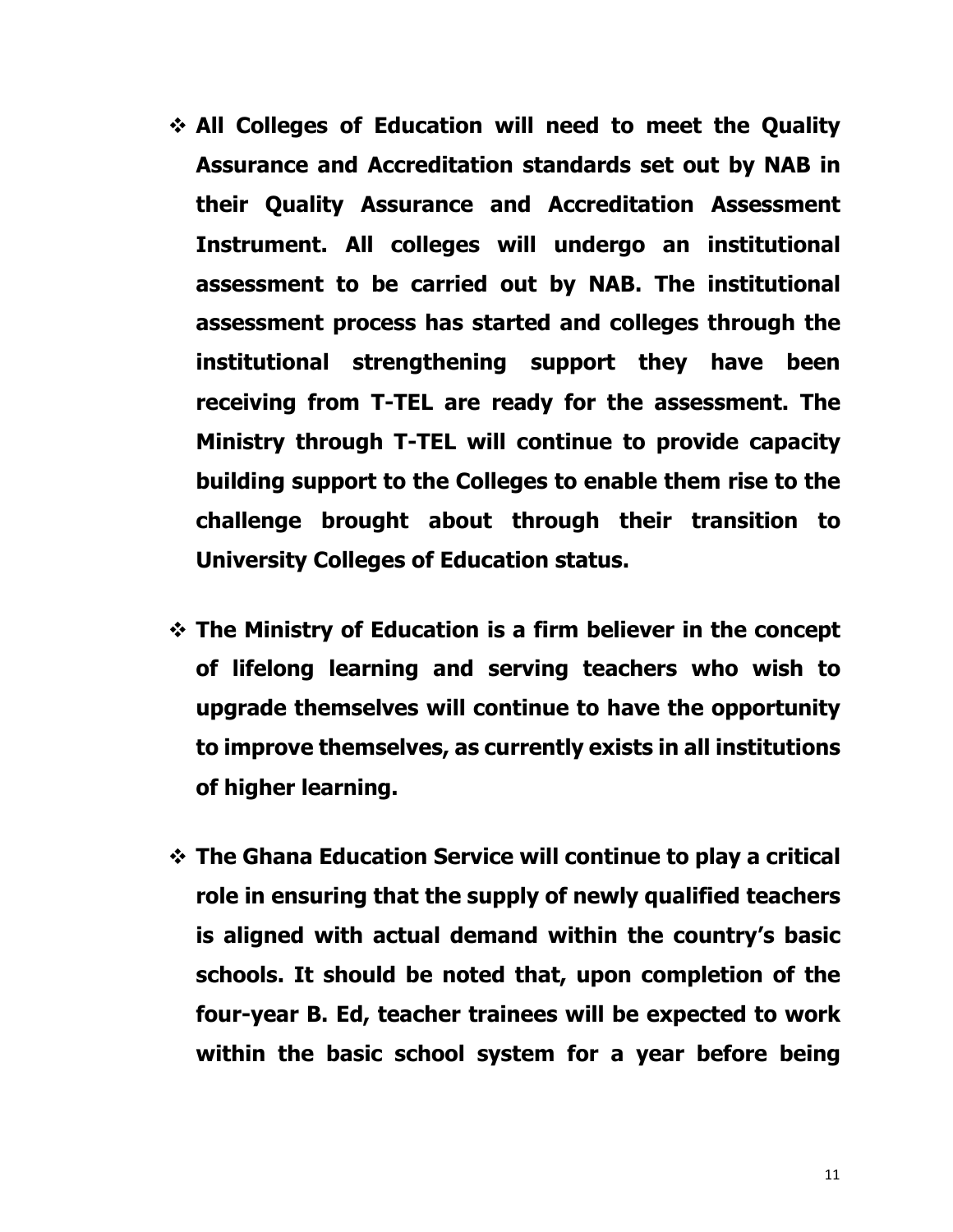**eligible to attain their "Qualified Teacher Status" and be licensed by NTC to practice as a Professional Teachers.**

- **Going forward the Ministry wishes to increase the specificity of teacher postings so that teacher trainees are assigned to specific schools where their skills and expertise are needed the most.**
- **Above all, new teachers trained under this new model, will not need to undertake the rigorous sandwich and distance education programmes to upgrade their Diploma certificates into degrees. What this does is that you get a degree with an additional one year in College rather that spend two years doing sandwich and distance education programmes, with its associated costs and inconveniences.**
- **Finishing your training as a newly qualified teacher with a degree and a license automatically places the qualified teacher on a certain salary scale well above that of a Diploma.**
- **Again, as a country, we will put a stop to the disruptive nature of the sandwich and distance education programmes for which teachers leave the classroom to participate and rather put the focus on teaching and learning in our basic schools,**